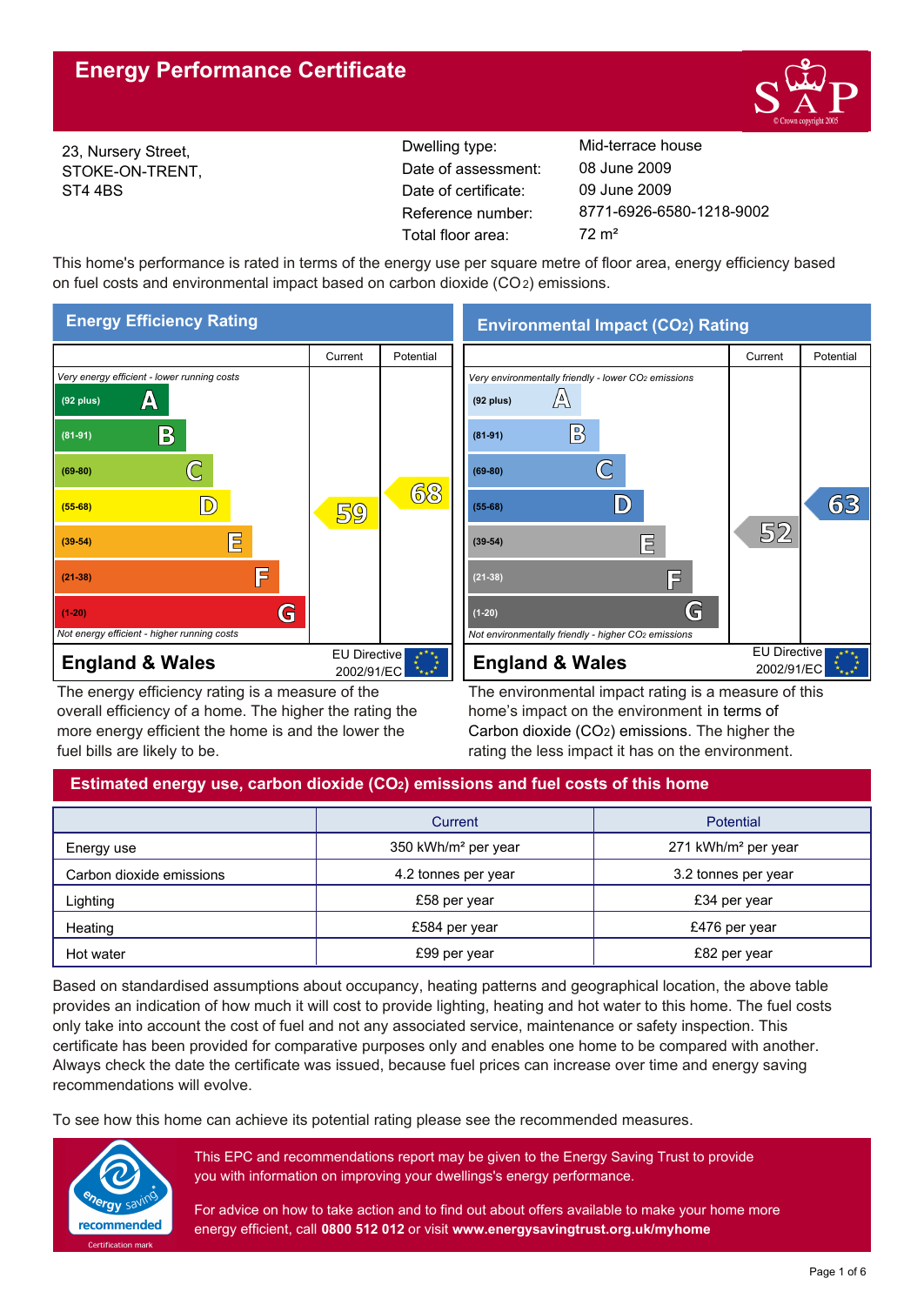# **About this document**

The Energy Performance Certificate for this dwelling was produced following an energy assessment undertaken by a qualified assessor, accredited by Elmhurst Energy Systems Ltd, to a scheme authorised by the Government. This certificate was produced using the RdSAP 2005 assessment methodology and has been produced under the Energy Performance of Buildings (Certificates and Inspections) (England and Wales) Regulations 2007 as amended. A copy of the certificate has been lodged on a national register.

| Assessor's accreditation number: | EES/005395                                                                                        |
|----------------------------------|---------------------------------------------------------------------------------------------------|
| Assessor's name:                 | Mr. Carl Baker                                                                                    |
| Company name/trading name:       | Louis Taylor                                                                                      |
| Address:                         | No 2 Etruria Office Village, Festival Park, Stoke on Trent, Staffordshire,<br>ST <sub>1</sub> 5RQ |
| Phone number:                    | 01782 260222                                                                                      |
| Fax number:                      | 01782 287874                                                                                      |
| E-mail address:                  | carl.baker@louis-taylor.co.uk                                                                     |
| Related party disclosure:        |                                                                                                   |

# **If you have a complaint or wish to confirm that the certificate is genuine**

Details of the assessor and the relevant accreditation scheme are as above. You can get contact details of the accreditation scheme from their website at www.elmhurstenergy.co.uk together with details of their procedures for confirming authenticity of a certificate and for making a complaint.

## **About the building's performance ratings**

The ratings on the certificate provide a measure of the building's overall energy efficiency and its environmental impact, calculated in accordance with a national methodology that takes into account factors such as insulation, heating and hot water systems, ventilation and fuels used. The average Energy Efficiency Rating for a dwelling in England and Wales is band E (rating 46).

Not all buildings are used in the same way, so energy ratings use 'standard occupancy' assumptions which may be different from the specific way you use your home. Different methods of calculation are used for homes and for other buildings. Details can be found at www.communities.gov.uk/epbd.

Buildings that are more energy efficient use less energy, save money and help protect the environment. A building with a rating of 100 would cost almost nothing to heat and light and would cause almost no carbon emissions. The potential ratings on the certificate describe how close this building could get to 100 if all the cost effective recommended improvements were implemented.

# **About the impact of buildings on the environment**

One of the biggest contributors to global warming is carbon dioxide. The way we use energy in buildings causes emissions of carbon. The energy we use for heating, lighting and power in homes produces over a quarter of the UK's carbon dioxide emissions and other buildings produce a further one-sixth.

The average household causes about 6 tonnes of carbon dioxide every year. Adopting the recommendations in this report can reduce emissions and protect the environment. You could reduce emissions even more by switching to renewable energy sources. In addition there are many simple everyday measures that will save money, improve comfort and reduce the impact on the environment. Some examples are given at the end of this report.

#### **Visit the Government's website at www.communities.gov.uk/epbd to:**

- Find how to confirm the authenticity of an energy performance certificate
- Find how to make a complaint about a certificate or the assessor who produced it •
- Learn more about the national register where this certificate has been lodged the Government is the controller of the data on the register
- Learn more about energy efficiency and reducing energy consumption •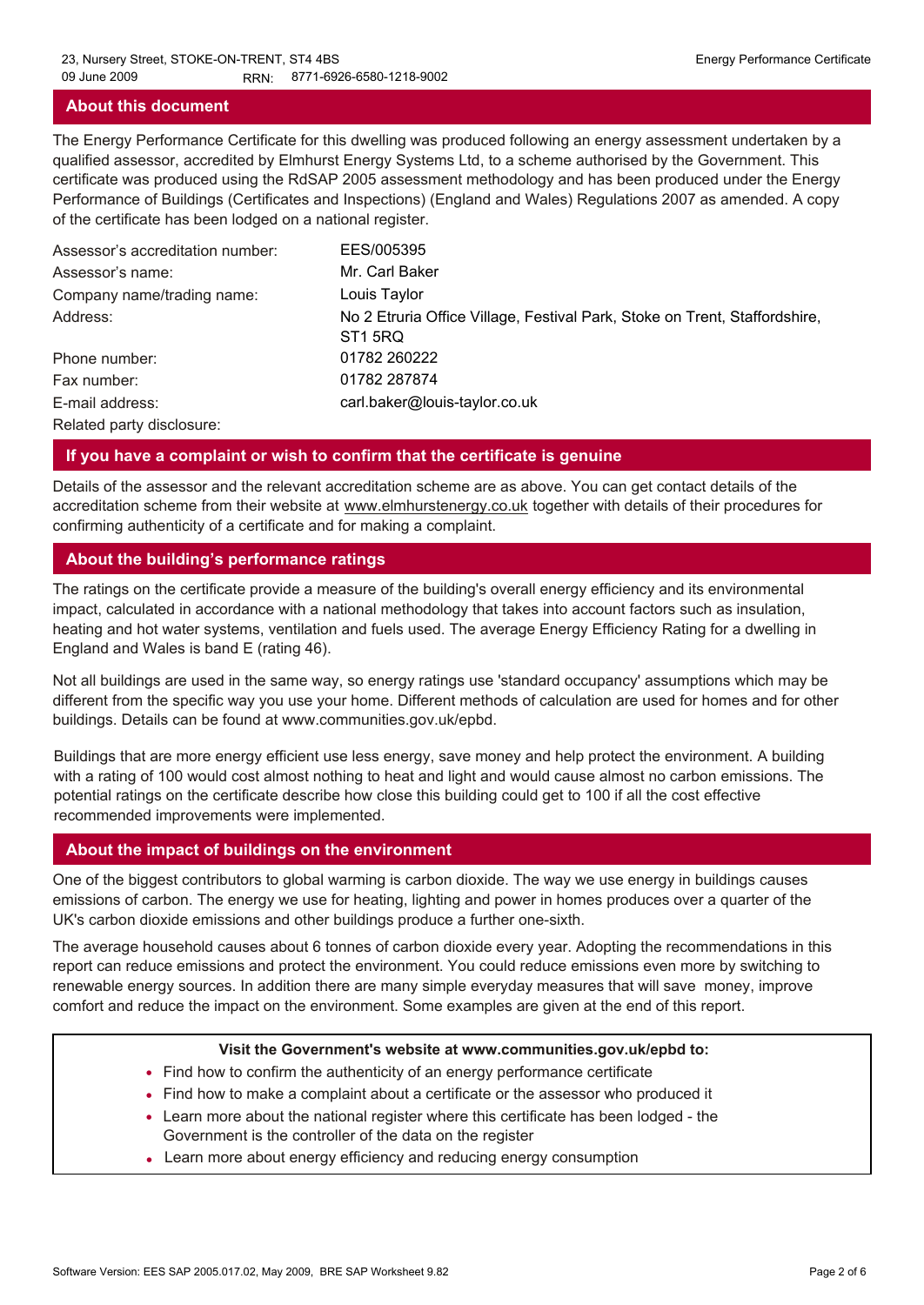23, Nursery Street, STOKE-ON-TRENT, ST4 4BS Date of certificate:

Reference number: 8771-6926-6580-1218-9002 09 June 2009

# **Summary of this home's energy performance related features**

The following is an assessment of the key individual elements that have an impact on this home's performance rating. Each element is assessed against the following scale: Very poor / Poor / Average / Good / Very good.

| <b>Elements</b>                  | Description                                                                                           | Current performance            |                                |
|----------------------------------|-------------------------------------------------------------------------------------------------------|--------------------------------|--------------------------------|
|                                  |                                                                                                       | <b>Energy Efficiency</b>       | Environmental                  |
| Walls                            | Solid brick, as built, no insulation (assumed)<br>Cavity wall, as built, partial insulation (assumed) | Very poor<br>Average           | Very poor<br>Average           |
| Roof                             | Pitched, no insulation (assumed)<br>Pitched, no insulation<br>Flat, limited insulation (assumed)      | Very poor<br>Very poor<br>Poor | Very poor<br>Very poor<br>Poor |
| Floor                            | Solid, no insulation (assumed)                                                                        |                                |                                |
| <b>Windows</b>                   | Fully double glazed                                                                                   | Good                           | Good                           |
| Main heating                     | Boiler and radiators, mains gas                                                                       | Good                           | Good                           |
| Main heating controls            | Programmer, TRVs and bypass                                                                           | Poor                           | Poor                           |
| Secondary heating                | Room heaters, mains gas                                                                               |                                |                                |
| Hot water                        | From main system                                                                                      | Good                           | Good                           |
| Lighting                         | Low energy lighting in 29% of fixed outlets                                                           | Average                        | Average                        |
| Current energy efficiency rating |                                                                                                       | D 59                           |                                |
|                                  | Current environmental impact (CO2) rating                                                             |                                | $E$ 52                         |

# **Low and zero carbon energy sources**

None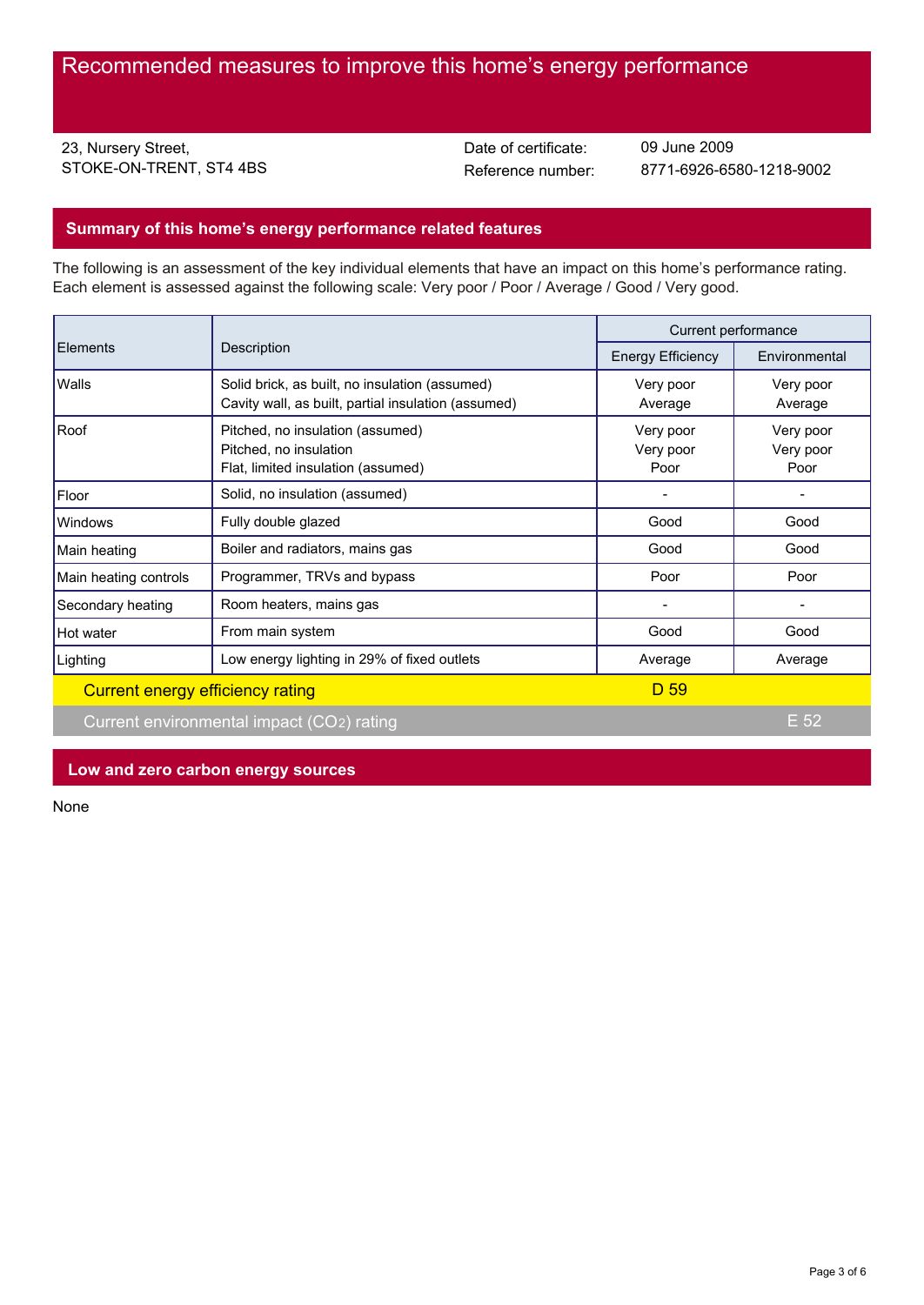# **Recommendations**

The measures below are cost effective. The performance ratings after improvement listed below are cumulative, that is they assume the improvements have been installed in the order that they appear in the table.

|                                                   | <b>Typical savings</b> | Performance ratings after improvement |                      |  |  |  |
|---------------------------------------------------|------------------------|---------------------------------------|----------------------|--|--|--|
| Lower cost measures (up to £500)                  | per year               | Energy efficiency                     | Environmental impact |  |  |  |
| Increase loft insulation to 270 mm<br>1           | £26                    | D 60                                  | E 54                 |  |  |  |
| 2 Cavity wall insulation                          | £22                    | D 62                                  | D 56                 |  |  |  |
| Low energy lighting for all fixed outlets<br>3    | £18                    | D <sub>63</sub>                       | D 56                 |  |  |  |
| 4 Upgrade heating controls                        | £33                    | D <sub>65</sub>                       | D 59                 |  |  |  |
| Sub-total                                         | £99                    |                                       |                      |  |  |  |
| Higher cost measures (over £500)                  |                        |                                       |                      |  |  |  |
| Replace boiler with Band A condensing boiler<br>5 | £50                    | D 68                                  | D <sub>63</sub>      |  |  |  |
| <b>Total</b>                                      | £149                   |                                       |                      |  |  |  |
| Potential energy efficiency rating                |                        | D 68                                  |                      |  |  |  |
| Potential environmental impact (CO2) rating       |                        | D <sub>63</sub>                       |                      |  |  |  |

# **Further measures to achieve even higher standards**

The further measures listed below should be considered in addition to those already specified if aiming for the highest possible standards for this home. However you should check the conditions in any covenants, planning conditions, warranties or sale contracts.

| 6 Solar water heating                            | £19  | C 69            | D 64            |
|--------------------------------------------------|------|-----------------|-----------------|
| 50 mm internal or external wall insulation       | £49  | C <sub>72</sub> | D <sub>68</sub> |
| 8 Solar photovoltaic panels, 2.5 kWp             | £159 | <b>B</b> 84     | C 79            |
| <b>B</b> 84<br>Enhanced energy efficiency rating |      |                 |                 |
| Enhanced environmental impact (CO2) rating       |      |                 | C 79            |

Improvements to the energy efficiency and environmental impact ratings will usually be in step with each other. However, they can sometimes diverge because reduced energy costs are not always accompanied by a reduction in carbon dioxide (CO2) emissions.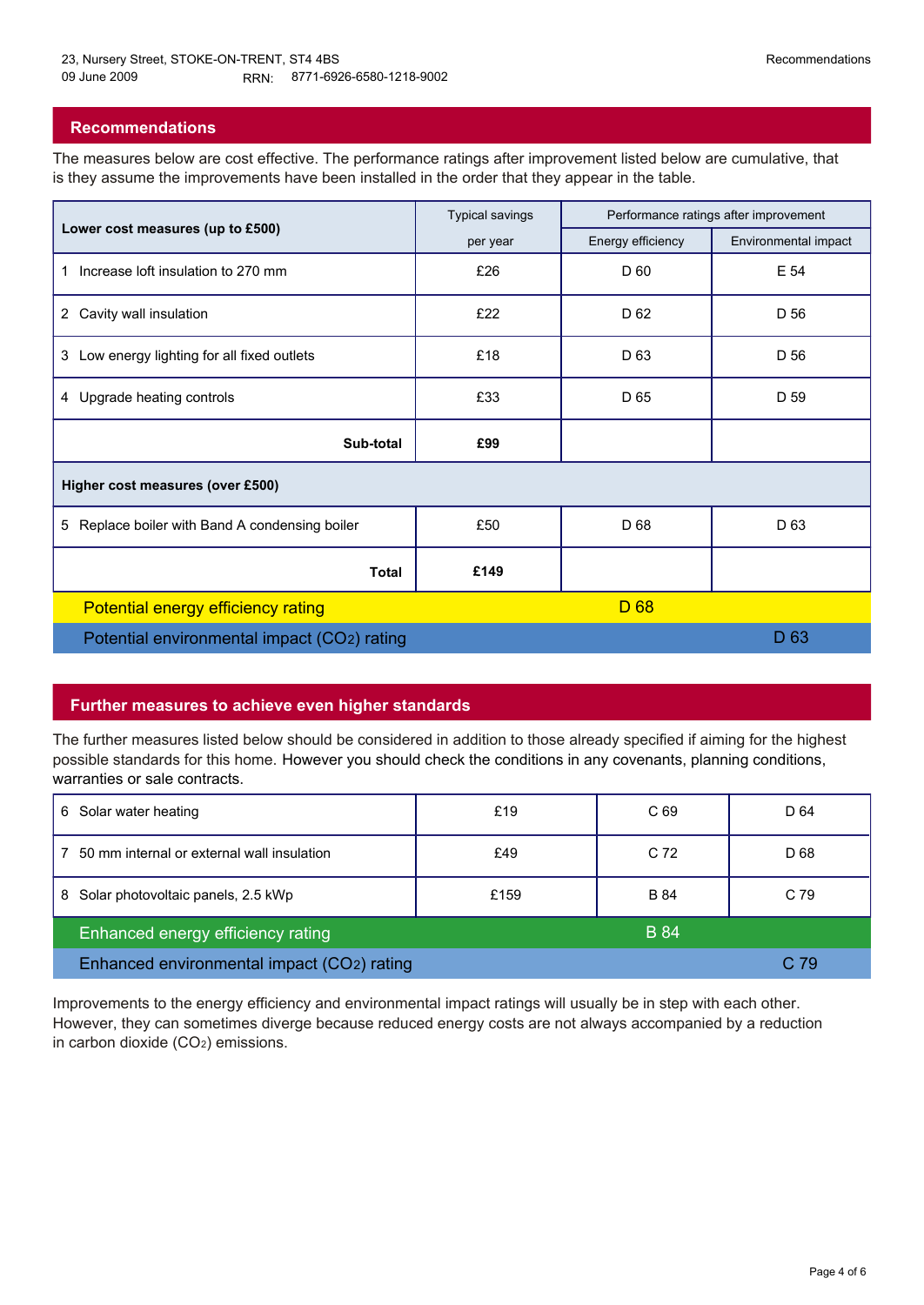# **About the cost effective measures to improve this home's energy ratings**

If you are a tenant, before undertaking any work you should check the terms of your lease and obtain approval from your landlord if the lease either requires it, or makes no express provision for such work.

## **Lower cost measures (typically up to £500 each)**

These measures are relatively inexpensive to install and are worth tackling first. Some of them may be installed as DIY projects. DIY is not always straightforward, and sometimes there are health and safety risks, so take advice before carrying out DIY improvements.

# **1 Loft insulation**

Loft insulation laid in the loft space or between roof rafters to a depth of at least 270 mm will significantly reduce heat loss through the roof; this will improve levels of comfort, reduce energy use and lower fuel bills. Insulation should not be placed below any cold water storage tank, any such tank should also be insulated on its sides and top, and there should be boarding on battens over the insulation to provide safe access between the loft hatch and the cold water tank. The insulation can be installed by professional contractors but also by a capable DIY enthusiast. Loose granules may be used instead of insulation quilt; this form of loft insulation can be blown into place and can be useful where access is difficult. The loft space must have adequate ventilation to prevent dampness; seek advice about this if unsure. Further information about loft insulation and details of local contractors can be obtained from the National Insulation Association (www.nationalinsulationassociation.org.uk).

## **2 Cavity wall insulation**

Cavity wall insulation, to fill the gap between the inner and outer layers of external walls with an insulating material, reduces heat loss; this will improve levels of comfort, reduce energy use and lower fuel bills. The insulation material is pumped into the gap through small holes that are drilled into the outer walls, and the holes are made good afterwards. As specialist machinery is used to fill the cavity, a professional installation company should carry out this work, and they should carry out a thorough survey before commencing work to ensure that this type of insulation is suitable for this home. They should also provide a guarantee for the work and handle any building control issues. Further information about cavity wall insulation and details of local installers can be obtained from the National Insulation Association (www.nationalinsulationassociation.org.uk).

# **3 Low energy lighting**

Replacement of traditional light bulbs with energy saving recommended ones will reduce lighting costs over the lifetime of the bulb, and they last up to 12 times longer than ordinary light bulbs. Also consider selecting low energy light fittings when redecorating; contact the Lighting Association for your nearest stockist of Domestic Energy Efficient Lighting Scheme fittings.

## **4 Heating controls (room thermostat)**

The heating system should have a room thermostat to enable the boiler to switch off when no heat is required. A competent heating engineer should be asked to do this work. Insist that the thermostat switches off the boiler as well as the pump and that the thermostatic radiator valve is removed from any radiator in the same room as the thermostat.

## **Higher cost measures (typically over £500 each)**

## **5 Band A condensing boiler**

A condensing boiler is capable of much higher efficiencies than other types of boiler, meaning it will burn less fuel to heat this property. This improvement is most appropriate when the existing central heating boiler needs repair or replacement, but there may be exceptional circumstances making this impractical. Condensing boilers need a drain for the condensate which limits their location; remember this when considering remodelling the room containing the existing boiler even if the latter is to be retained for the time being (for example a kitchen makeover). Building Regulations apply to this work, so your local authority building control department should be informed, unless the installer is registered with a competent persons scheme<sup>1</sup>, and can therefore self-certify the work for Building Regulation compliance. Ask a qualified heating engineer to explain the options.

# **About the further measures to achieve even higher standards**

Further measures that could deliver even higher standards for this home. You should check the conditions in any covenants, planning conditions, warranties or sale contracts before undertaking any of these measures. If you are a tenant, before undertaking any work you should check the terms of your lease and obtain approval from your landlord if the lease either requires it, or makes no express provision for such work.

## **6 Solar water heating**

A solar water heating panel, usually fixed to the roof, uses the sun to pre-heat the hot water supply. This will significantly reduce the demand on the heating system to provide hot water and hence save fuel and money. The Solar Trade Association has up-to-date information on local installers and any grant that may be available.

## **7 Internal or external wall insulation**